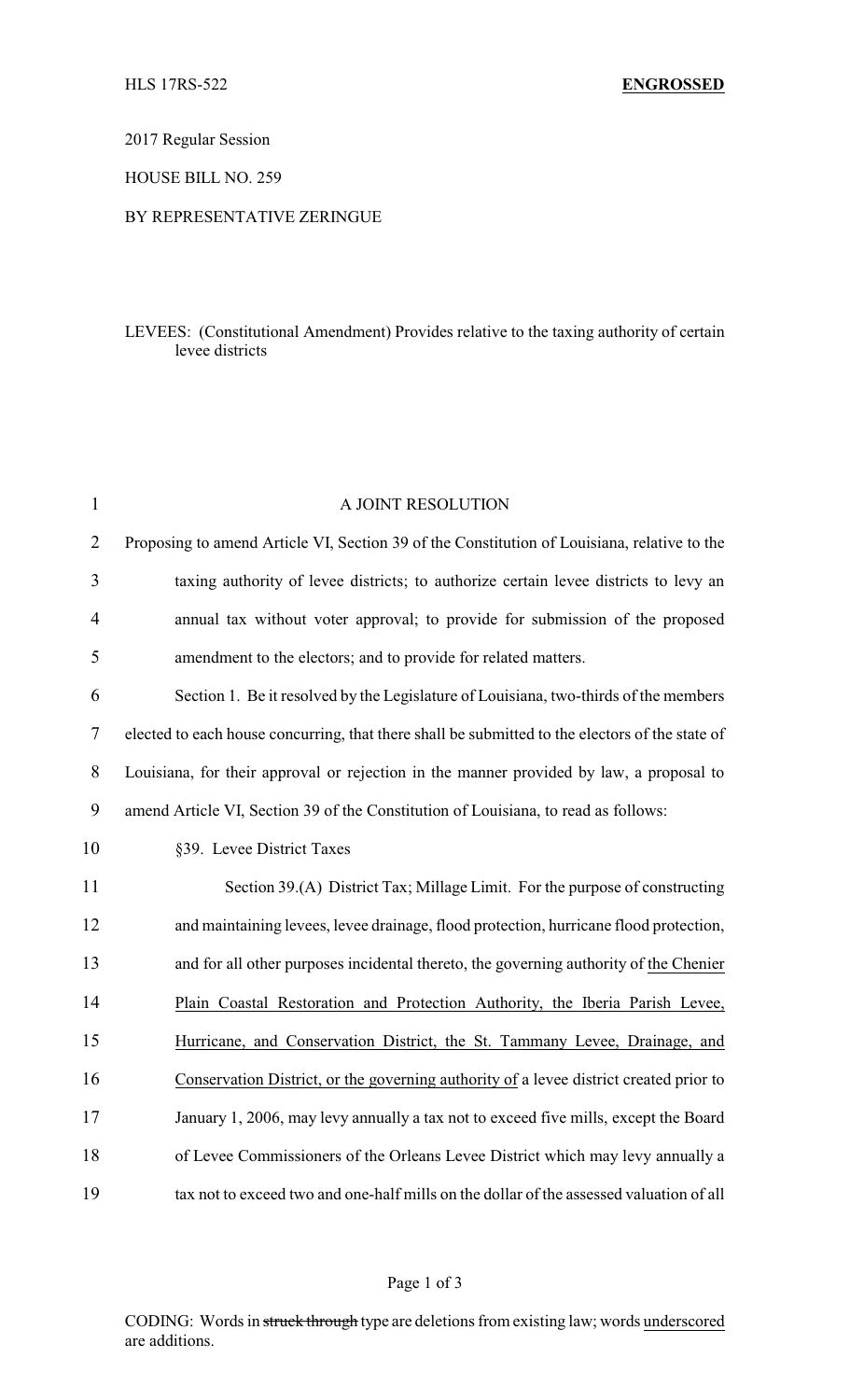taxable property situated within the alluvial portions of the district subject to overflow.

 (B) Millage Increase. If the necessity to raise additional funds arises in any 4 levee district created prior to January 1, 2006, to which Paragraph (A) of this Section is applicable, for any purpose set forth in Paragraph (A) of this Section, or for any other purpose related to its authorized powers and functions as specified by law, the tax may be increased. However, the necessity and the rate of the increase shall be submitted to the electors of the district, and the tax increase shall take effect only if approved by a majority of the electors voting thereon in an election held for that purpose.

11 (C) Districts Created After January 1, 2006 to which Paragraph (A) of this Section is not applicable. For any purpose set forth in Paragraph (A) of this Section, 13 the governing authority of a levee district created after January 1, 2006 to which Paragraph A of this Section is not applicable, may annually levy a tax on all property not exempt from taxation situated within the alluvial portions of the district subject to overflow. However, such a district shall not levy such a tax nor increase the rate of such a tax unless the levy or the increase is approved by a majority of the electors of the district who vote in an election held for that purpose. If the district is comprised of territory in more than one parish, approval by a majority of the electors who vote in each parish comprising the district is also required for any such levy or increase.

 Section 2. Be it further resolved that this proposed amendment shall be submitted to the electors of the state of Louisiana at the statewide election to be held on October 14, 2017.

# Section 3. Be it further resolved that on the official ballot to be used at the election, there shall be printed a proposition, upon which the electors of the state shall be permitted to vote YES or NO, to amend the Constitution of Louisiana, which proposition shall read as follows: